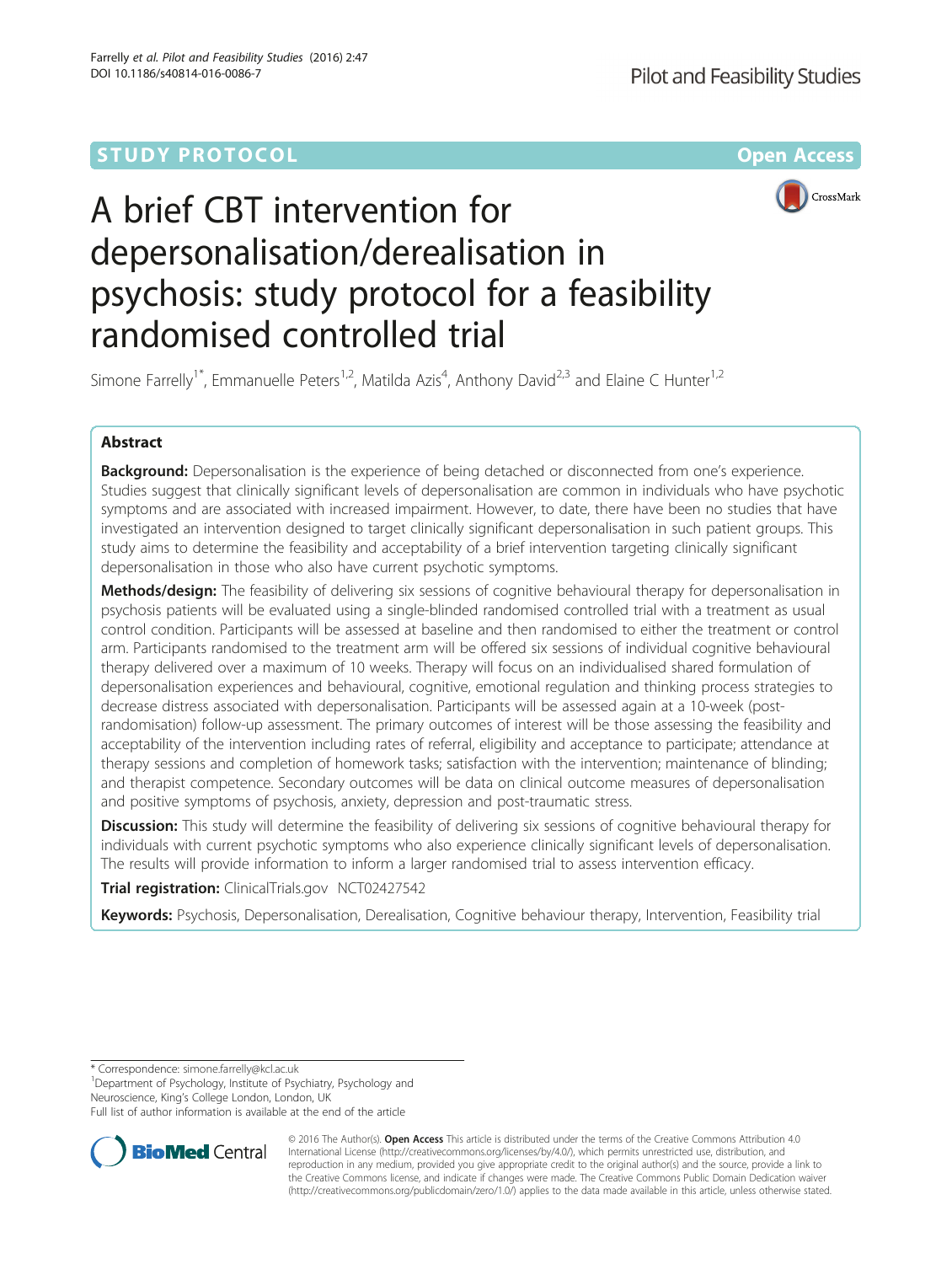# Background

Psychosis is a general term covering a range of psychiatric diagnoses such as schizophrenia, schizoaffective disorder and delusional disorder [\[1](#page-7-0)]. Psychotic symptoms include delusions, hallucinations, negative symptoms such as affective flattening and cognitive disturbances. Recent estimates suggest that four in every 1000 people in the United Kingdom (UK) have a diagnosis of a psychotic condition [[2\]](#page-7-0). Alongside medication, current treatment guidelines [[1\]](#page-7-0) recommend psychological intervention using either cognitive behavioural therapy for psychosis (CBTp) or family interventions. Recent meta-analyses have shown some efficacy for CBTp [\[3\]](#page-7-0); however, prominent theorists and clinicians have called for further treatment innovations and understanding of the most efficacious treatment components [[4](#page-7-0)–[6](#page-7-0)]. One such approach is the 'the causalinterventionalist' approach [\[4](#page-7-0)], whereby a single hypothesised maintenance factor is targeted with CBT in order to reduce both this problem (e.g. worry, insomnia) with the secondary gain of improving psychotic, and other emotional, symptoms. Dissociation, and depersonalisation in particular, may be one such maintenance factor.

# Defining dissociation and depersonalisation

Dissociation is defined as 'a disruption of and/or discontinuity in the normal integration of consciousness, memory, identity, emotion, perception, body representation, motor control and behaviour' [\[7\]](#page-7-0). As such, it is an umbrella term that incorporates a spectrum of phenomena ranging from normal, everyday experiences such as absorption and divided attention to more distressing and functionally impairing experiences of clinical significance such as the psychiatric condition of depersonalisation disorder (DPD).

Historically, all types of dissociative phenomena have been viewed as part of a continuum, from 'normative' experiences to more pathological experiences. However, more recent theoretical reviews have suggested that dissociation may be best considered as comprising of two categories of phenomena: detachment and compartmentalisation [\[8\]](#page-7-0), although these are not necessarily mutually exclusive. 'Detachment' concerns a person's sense of separation from experience, including from their sense of self (i.e. depersonalisation) or from the external world (i.e. derealisation) [\[8](#page-7-0), [9](#page-7-0)]. 'Compartmentalisation', on the other hand, is defined as a disruption in normally integrated functions that is not accessible to conscious control and includes dissociative amnesia and somatoform dissociation [\[8\]](#page-7-0). This study is primarily interested in the 'detachment' experiences of depersonalisation and derealisation (referred to as depersonalisation henceforth) in those with a diagnosis of a psychotic disorder.

# Prevalence estimates of depersonalisation

Depersonalisation symptoms are common in non-clinical and clinical populations, particularly amongst those with anxiety disorders where it is amongst the diagnostic criteria of panic disorder and post-traumatic stress disorder (PTSD) [\[10\]](#page-7-0). Epidemiological studies suggest lifetime prevalence rates of transient depersonalisation symptoms in the general population of between 26 and 74 % [[11](#page-7-0)]. Community surveys examining the prevalence of DPD specifically, using standardised diagnostic criteria, suggest 1 month prevalence rates of between 1.2 and 2.4 %, and rates as high as 82.6 % have been reported comorbid with other psychiatric disorders [\[11](#page-7-0)].

#### Dissociation and psychosis—common factors or pathway?

There has been an increasing interest in the presence of dissociative experiences in psychotic disorders, in part due to common aetiological factors of trauma and anxiety, and the potential for dissociation to play a mediating role in psychosis [[12](#page-7-0)–[14\]](#page-7-0). Dissociation has long been considered a psychological defence mechanism to protect the individual against intolerable events such as trauma (see [\[14\]](#page-7-0)). It is also now well established that rates of trauma are high in psychosis [\[15\]](#page-7-0). Recent population-based studies in both the UK and the United States of America (USA) show high rates of lifetime experiences of sexual and physical abuse in those diagnosed with a psychotic disorder [[16](#page-7-0), [17](#page-7-0)]. Further, in a critical review of studies examining trauma in those with severe mental illnesses, rates of trauma exposure were between 49 and 100 % [[18](#page-7-0)]. Considering the well-established link between trauma and dissociation and the high rates of trauma experiences in psychosis, it is therefore not surprising that dissociation is also common in psychosis [[19](#page-7-0)].

Additionally, the cognitive model of DPD [\[20\]](#page-7-0) has emphasised the role of anxiety and cognitive processes common to anxiety disorders, in the development and maintenance of DPD. Experimental research provides support for the influence of cognitive processes of attention, catastrophic appraisals and attribution biases in DPD [[21](#page-7-0)]. Further, a longitudinal study of over 3000 participants in the UK found that childhood anxiety was a significant predictor of adult depersonalisation experiences [\[22\]](#page-7-0). Likewise, cognitive models of psychosis [[23](#page-7-0)] emphasise the role of emotional processes, particularly anxiety, in the onset and maintenance cycle of psychotic symptoms [[5, 24](#page-7-0)].

Considering the commonalities in maintenance processes of dissociation and psychosis, it is understandable that dissociation is also common in psychosis, and indeed, some authors have speculated that some psychotic symptoms, in particular auditory hallucinations, may actually be better understood as dissociative in nature [\[12](#page-7-0), [14\]](#page-7-0).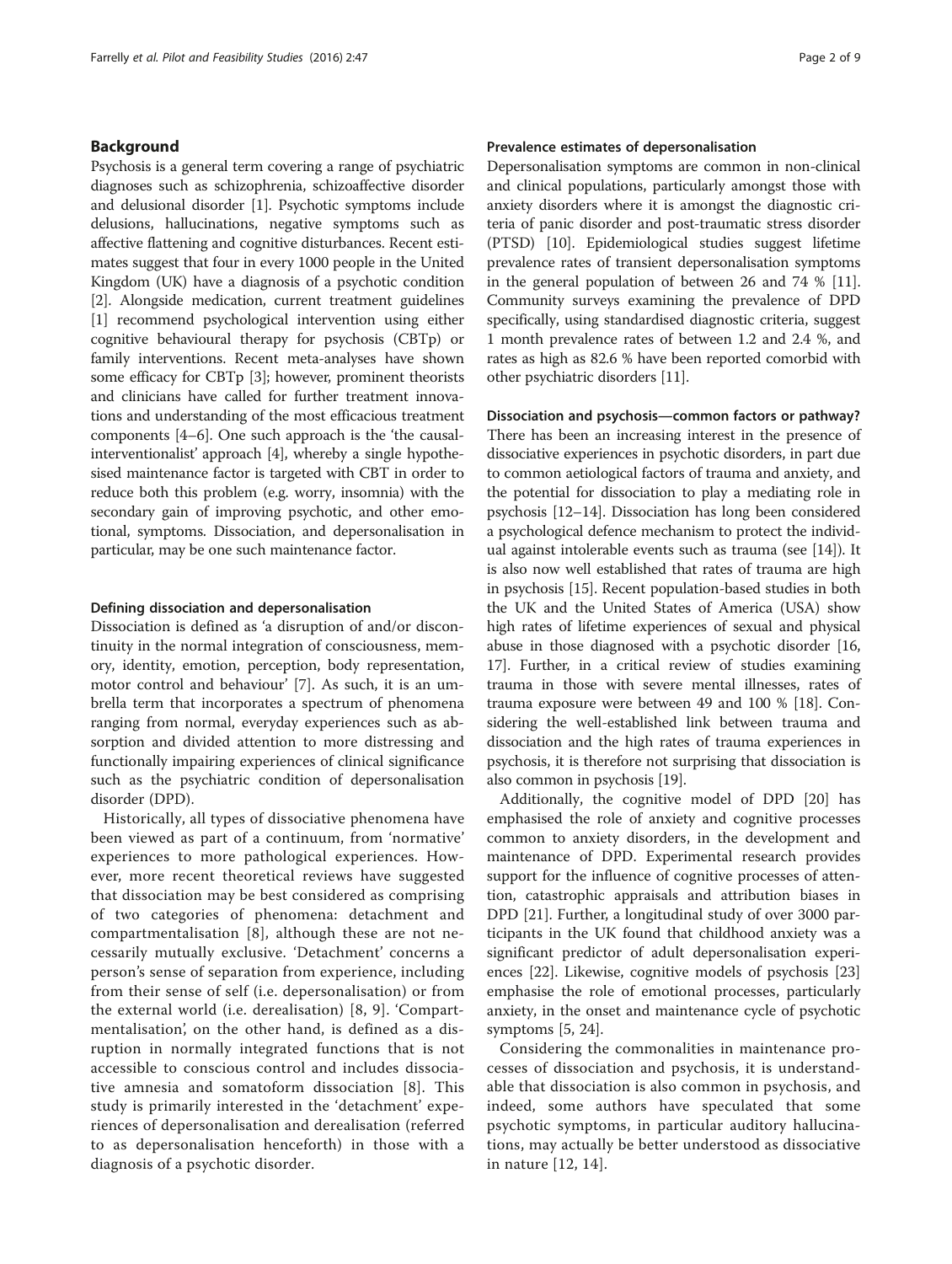# Rates of depersonalisation in psychosis

Eleven studies were identified by a review of research investigating dissociation in psychosis [\[25\]](#page-7-0). The reviewers concluded that there was 'solid empirical evidence' that individuals with a diagnosis of schizophrenia have more frequent, and severe, dissociative experiences than nonclinical populations but less frequent and severe than those diagnosed with borderline personality disorder, PTSD, or dissociative identity disorder. Furthermore, they found a consistent association between experiences of dissociation and severity of delusions and hallucinations. However, there have been methodological flaws in many of these studies as they used a general measure of dissociation that includes aspects of amnesia, detachment and more 'normative' dissociation such as absorption in the same overall score. In this context, it is unclear precisely what aspects of dissociative experience were associated with psychosis.

More recently, a few studies have specifically investigated depersonalisation experiences in psychosis. For example, in a study of 147 inpatients with a diagnosis of schizophrenia, 17 % were found to meet threshold criteria for DPD. Similarly, studies examining depersonalisation symptoms in schizophrenia suggest that depersonalisation may be more common in those experiencing hallucinations, compared to those with delusions only, and when present are associated with more severe psychotic symptoms [[26](#page-7-0)–[28\]](#page-7-0). However, this is still an emerging field of enquiry perhaps in part due to the 'diagnostic overshadowing' of psychosis. In this context, there is only a limited understanding of both the rates of DPD and the phenomenology of depersonalisation in psychosis.

# Depersonalisation—an anomalous experience in psychosis?

One potential understanding of depersonalisation in psychosis is of depersonalisation symptoms as an anomalous experience that is interpreted in a distressing manner. In the cognitive behavioural therapy (CBT) model of DPD [[20](#page-7-0)], catastrophic appraisals of transient depersonalisation experiences (such as of having damaged one's brain or of incipient 'madness') serve to exacerbate and maintain symptoms. Similarly, in cognitive models of psychosis (e.g. [[29](#page-7-0), [30](#page-7-0)]), appraisals of anomalous experiences as personally relevant, threatening and/or attributed to an external cause are proposed to contribute to the development of psychotic symptoms. Depersonalisation symptoms could be considered a type of anomalous experience [\[23](#page-7-0), [28\]](#page-7-0), and although to the authors' knowledge there are no empirical studies which have explored the appraisals of depersonalisation symptoms in those with psychosis, and in particular whether these symptoms might give rise to psychotic explanations in the absence of any alternative explanation for these phenomena, it may be that this could be a factor that precipitates, and/or maintains, psychosis.

A study of CBT for DPD [[31\]](#page-7-0) focused on generating less threatening explanations for the depersonalisation symptoms and reducing symptom-focused attention, avoidance and safety behaviours that were identified as maintaining factors. This study showed significant improvements in the experience of depersonalisation symptoms, depression and anxiety, with a third of participants no longer meeting threshold for DPD at the end of therapy. It is proposed that a similar approach to depersonalisation symptoms in psychosis might be effective in reducing the distress associated depersonalisation and may have a secondary impact of psychotic symptoms. This approach is in line with the 'causal-interventionist' approach [[4](#page-7-0)] which has been proposed as the way forward for CBT for psychosis. To the authors' knowledge, there are no published studies or trials of interventions for depersonalisation symptoms in psychosis.

#### Summary and research questions

Depersonalisation symptoms appear to be prevalent in people diagnosed with psychotic disorders and when present, depersonalisation symptoms are linked with more severe psychotic symptoms. It is likely that negative appraisals of these anomalous experiences might act to precipitate, maintain and exacerbate psychotic symptoms. CBT has been found to be beneficial in patients with chronic DPD, and it would be valuable to ascertain if similar approaches to target depersonalisation symptoms in psychosis would be effective. This study aims to establish the feasibility of a brief CBT-based intervention for depersonalisation symptoms in people diagnosed with a psychotic disorder. The aim of the intervention would be to alter negative attributions and distress associated with depersonalisation experiences through psycho-education, learning coping strategies such as 'grounding', changing attentional biases and cognitive restructuring techniques to modify appraisals. It is proposed that through reducing distress, in particular, the maintenance cycle associated with depersonalisation will be altered and thus overall depersonalisation experiences reduced, with a possibility of reducing psychotic phenomena in addition.

In this context there are two main research questions:

- 1. Will it be feasible to deliver a brief intervention for depersonalisation symptoms in individuals with current psychotic symptoms?
- 2. Will such an intervention be acceptable to individuals who experience current psychotic symptoms?

#### Methods/design

This study aims to determine the feasibility and acceptability of a brief intervention for depersonalisation symptoms in those with current psychotic symptoms.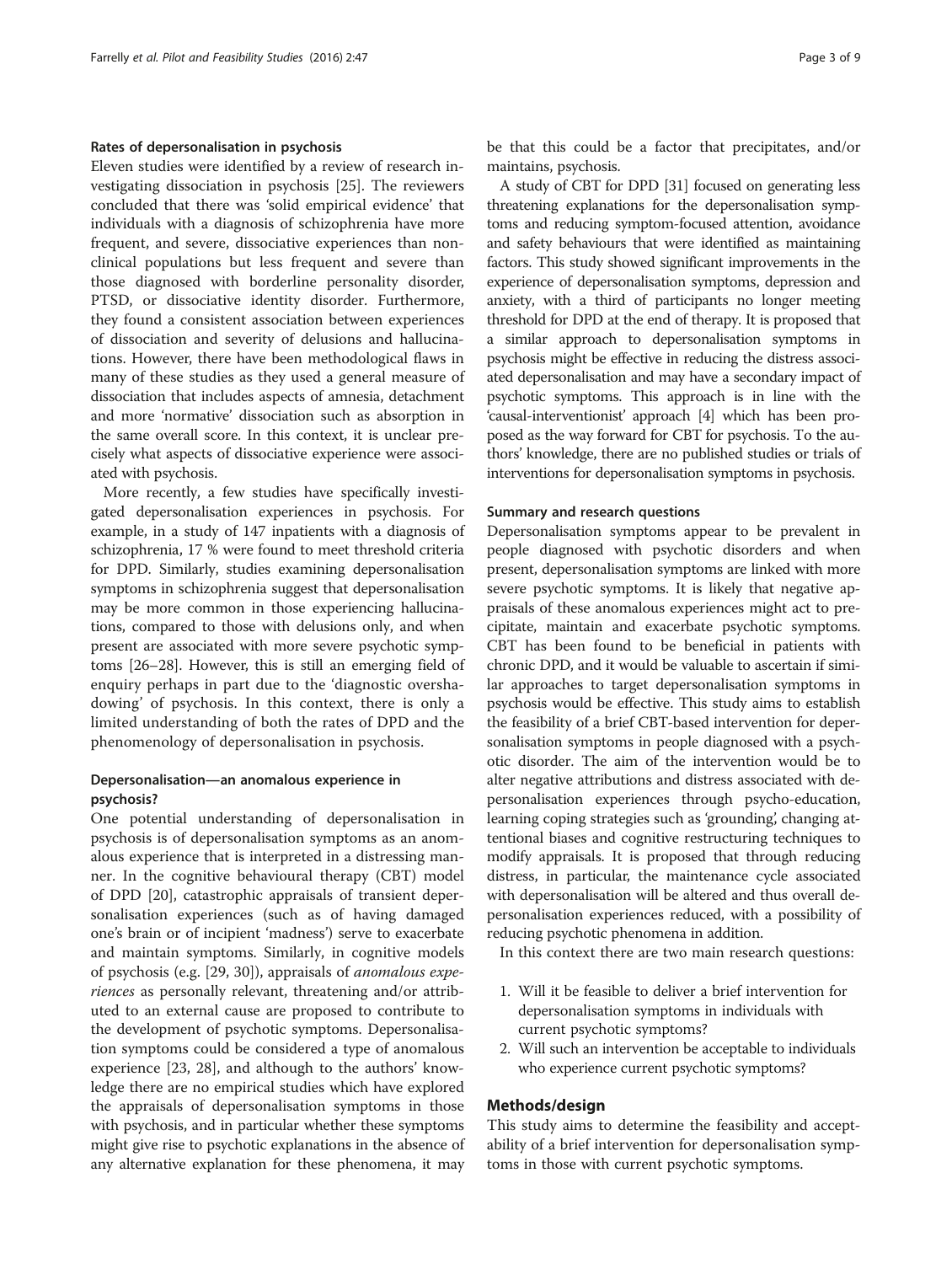The intervention will be evaluated using a single-blinded (researcher blinded) randomised controlled trial (RCT) with a treatment as usual control condition. Participants will be assessed at baseline (T1) and then randomised to either the treatment or control arm. Participants randomised to the treatment arm will be offered six sessions of individual therapy delivered over a maximum of 10 weeks (to allow for non-attendance). All participants will be assessed again at a 10-week post-randomisation follow-up assessment.

# Aims and objectives

The specific aims of the study are to establish:

- The feasibility of:
	- Recruitment, including eligibility rates and acceptance rates and the randomisation process
	- Delivering a brief CBT intervention for DPD, including attendance and completion rates
- The acceptability of the intervention for participants including estimates of satisfaction and treatment adherence

The secondary aim is to establish estimates of standard deviations for outcomes of depersonalisation symptoms to inform sample size calculations for a future trial.

# Participants

We will seek to recruit 30 adults aged 18–70 with current psychotic symptoms and whose depersonalisation symptoms meet threshold for DPD (i.e. over 75 on the Cambridge Depersonalisation Scale (CDS)). We will exclude those with insufficient capacity to provide informed consent; insufficient proficiency in English (spoken and written) to engage in CBT; a primary diagnosis of intellectual disability, head injury, substance misuse or organic cause for psychosis; and those currently engaging in CBT or other psychotherapy.

# Power calculation

As this is a feasibility study and the aim is to provide estimates of key parameters for a future trial rather than to power the current study to detect statistically significant differences, an a priori power calculation was not conducted [[32](#page-7-0)]. Instead, we aim to recruit sufficient participants to provide reasonable estimates of study parameters. Based on the feasibility of recruitment, we aim to recruit 30 participants. Two pieces of work enable estimation of the number of patients we would need to screen in order to obtain 30 participants. Published research with a similar sample [\[28](#page-7-0)] suggests that approximately 94 % of individuals diagnosed with a current psychotic disorder will report at least one depersonalisation symptom, and 60 % will experience at least 10 depersonalisation symptoms often. A recently completed

research study (Emma Davies, unpublished thesis, 2015) recruiting people with psychosis from the same pools as proposed for this trial suggests that approximately 50 % of participants reporting depersonalisation symptoms met criteria for DPD. In this context, we are likely to need to screen 60 participants (assuming most individuals will report at least one symptom and 50 % will score above our threshold) to obtain our target sample. As it is unlikely that all those contacted via initial letter will respond and/or agree to be screened, we anticipate attempting to contact approximately 100 individuals to be able to screen 60.

#### Intervention

The intervention is based on the protocol developed for CBT for DPD [\[31\]](#page-7-0). The intervention aims to reduce distress associated with depersonalisation symptoms by altering catastrophic attributions through psycho-education, developing a shared understanding linking depersonalisation symptoms to anxiety and/or past traumas, enhancing coping strategies (including grounding) and cognitive restructuring techniques to modify unhelpful appraisals. It is hypothesised that through reducing distress, in particular, the maintenance cycle associated with depersonalisation will be altered and thus overall depersonalisation symptoms reduced.

The intervention will be delivered, in addition to treatment as usual (see below) over six, 60-min sessions, covering the areas outlined in Table [1](#page-4-0), as appropriate and determined by the individual needs of the participant. Sessions will be conducted at outpatient consulting rooms closest to the participant or their home, depending on participant preference and needs.

The therapy will be delivered by SF, a clinical psychologist in training under the supervision of EH, a consultant clinical psychologist and developer of the cognitive model of DPD [[20\]](#page-7-0). In order to ensure the best delivery of the intervention, the therapist (SF) will be trained by EH. Regular supervision through the intervention period of the study will be provided by EH. In addition, to ensure the competence in CBT and fidelity of the intervention, a random selection of 10 % audio recordings of intervention sessions will be rated by EH using a well-established adherence measure of CBT [[33](#page-7-0)] and a measure designed at the start of the study to capture fidelity to the depersonalisation protocol.

# Treatment as usual control condition

For most participants, the treatment as usual will involve regular contact with a care coordinator, medication and regular reviews with a psychiatrist as provided for under the care programme approach (CPA [\[34](#page-7-0)]).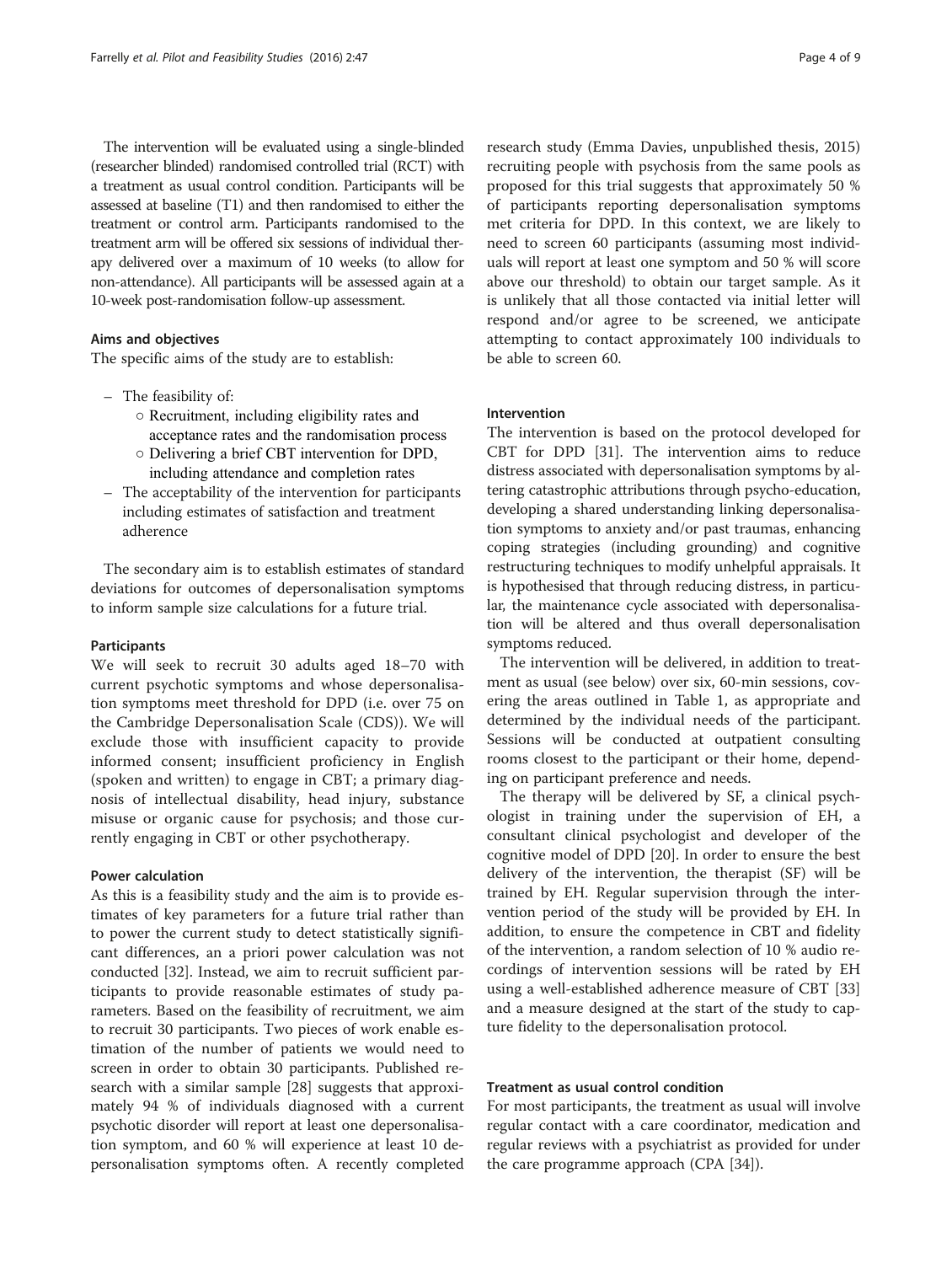# <span id="page-4-0"></span>Table 1 Components of CBT intervention

Psycho-education/shared formulation

- Psycho-education about depersonalisation
- Individualised CBT shared formulations for current pattern of

depersonalisation

- Assessing factors which influence fluctuations in severity
- Rationale for keeping a diary for homework
- Example of diary completion
- Behavioural
- Planning and testing impact of environmental/behavioural changes to manipulate and manage depersonalisation symptoms
- Emotion regulation
	- Examining the role of emotions associated with depersonalisation
	- Identifying anxiety/distress management strategies
- Psycho-education about grounding strategies and practice of these Cognitive
	- $\cdot$  Identifying unhelpful thoughts about depersonalisation
	- Cognitive restructuring—reviewing the evidence for and against unhelpful depersonalisation related thoughts
- Thinking processing
	- Role of attention in maintaining depersonalisation
- Reducing hyper-vigilance/symptom monitoring/checking behaviours • Acceptance and mindfulness approaches to depersonalisation
- Review and relapse prevention
	- Summary of what has been learnt from the sessions
	- Depersonalisation action plan

After each session, participants will be given a small 'homework' task to practice techniques introduced in the session and to monitor symptoms using a diary

# Procedure

Eligible participants will be recruited from a secondary care mental health trust in South London (SLaM) and will include community mental health teams, psychological therapies services and research registers.

Potential participants identified from the sources above will be sent a letter of invitation and study information in the post. The letter will provide detail of how to contact the researcher should they be interested. If after 1 week, there has been no contact from the participant, the first author will telephone them, answer any questions they may have about the study and offer an opportunity to be screened for eligibility. This screening interview ask questions about current experiences of hallucinations and paranoia or other delusions and will determine whether they are likely to meet criteria for diagnosis of DPD using the Cambridge Depersonalisation Scale [\[35](#page-8-0)]. Participants passing this initial screen will then be invited to a face-toface interview with a researcher and be invited to provide informed consent to participate in the study before participating in the baseline assessment

All assessments will be conducted by an independent research assistant, trained in the administration of measures and who will remain blind to treatment allocation; maintenance of blinding will be collected at outcome assessment. After the completion of the follow-up interview, researchers will be unblinded and will re-contact those who received the intervention to assess satisfaction with and acceptability of the intervention. See Fig. [1](#page-5-0) for the trial flowchart.

# Randomisation

An online randomisation service will be used to allocate participants to either the intervention group or control. Randomisation will use randomly permuted blocks to ensure equal allocation to each group. After the baseline interview, the first author will enter the participant's details into the online service and will receive an automatic email which details the allocation of the participant. The first author will then contact the participant to alert them of their allocation and, if the CBT/active intervention group, will arrange first therapy session. The RA will be kept blinded to the allocation to reduce bias.

# Data collection

The primary outcomes of this trial are the estimates of feasibility and acceptability.

To establish the feasibility of conducting a future trial, the following data will be collected throughout the recruitment and intervention process:

- Referral (number of participants referred to the study)
- Eligibility rates (number of referred and approached participants who meet study entrance criteria)
- Acceptance rates (number of participants consenting to the study) and reasons for study refusals
- Participant attendance rates at sessions and duration of intervention (i.e. number of weeks taken to attend six sessions)
- Data attrition (proportion of outcome data obtained)
- Feasibility of randomisation process (maintenance of researcher blindness to treatment allocation)
- Therapist competence, CBT fidelity and CBT for DPD

To establish the acceptability of the intervention, in addition to the data above, attrition rates (number of treatment sessions completed by participants, number of therapy drop outs (i.e. completing two or fewer sessions) and percent of homework tasks completed) will be collected throughout the intervention.

After the follow-up interview is completed and scored, researchers will be unblinded and all intervention participants will be interviewed about their impressions of the intervention. The interview will collect data on their impressions of and satisfaction with the intervention using questions based on the Satisfaction of Therapy Questionnaire [\[36\]](#page-8-0), altered to capture aspects of improvement/satisfaction related to depersonalisation symptoms. Participants will be asked to rate on a five-point Likert scales:

- Their expectations and actual progress made on dealing with depersonalisation
- Their level of satisfaction with the therapy, therapist and tasks between therapy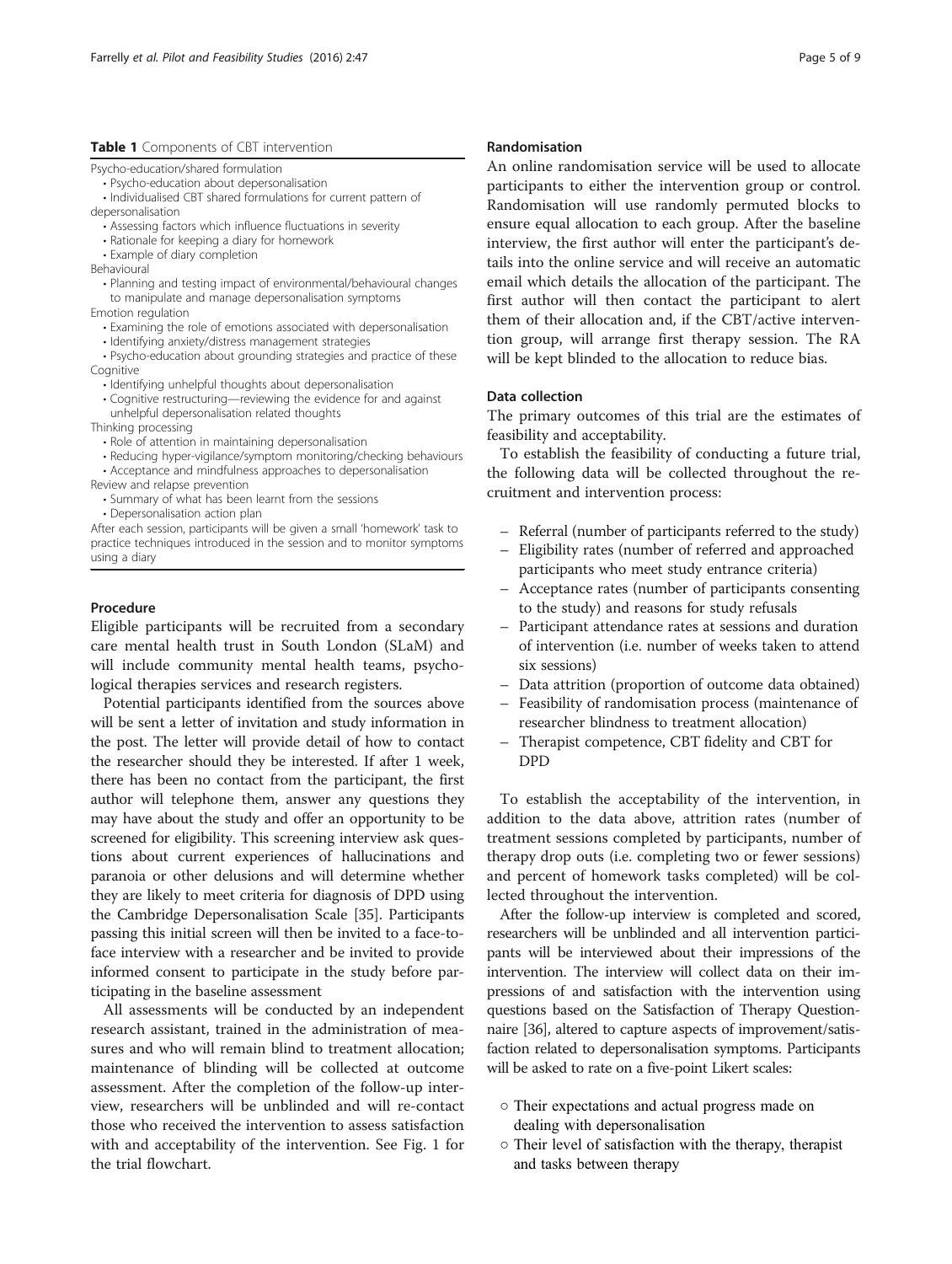<span id="page-5-0"></span>

- The extent to which they gained new skills and knowledge during the intervention
- Their relationship to the therapist including therapist competence, sympathy, caring nature and supportiveness

There will be four additional open questions to determine the aspects of the intervention the participants found most and least helpful, their views on whether the intervention met their expectations overall and an opportunity to make any other comments.

# Clinical data

Clinical and demographic data will be collected at baseline interview and will include sex, age, ethnicity, marital status, education, employment status, medication use, age of onset of both DP/DR and psychotic symptoms, current clinical diagnosis and past experience of cognitive behavioural therapy or other psychotherapeutic approaches. Data will be collected at baseline assessment and at an outcome interview at 10 weeks.

Secondary, clinical outcome data will be collected to estimate key parameters to inform future trial design. Outcomes include depersonalisation, psychotic, depression and anxiety symptoms, as well as screening for posttraumatic stress disorder.

- Cambridge Depersonalisation Scale (CDS; [\[35\]](#page-8-0)). The CDS is a 29-item scale that measures the severity of trait depersonalisation symptoms over the preceding 6 months. For each item, frequency (Likert scale  $0 =$  never to  $4 =$  all the time) and duration (Likert scale  $1 = few seconds to 6 = more than a week) are collected:$ each item maximum is therefore 10. A total scale score is the sum of each item, with a maximum of 290. Scores greater than 70 have been shown to reliably predict a clinical diagnosis of DPD using DSM criteria. In order to measure change, the wording of the trait CDS will be changed to measure the severity of DP/DR symptoms over the preceding month. The level of distress, preoccupation, impairment and understanding of depersonalisation symptoms will also be collected.
- The Psychotic Symptom Rating Scale (PSYRATS; [[37](#page-8-0)]). The PSYRATS will be used to monitor changes in psychotic symptomatology between baseline assessment and outcome interview. The PSYRATS consists of two subscales measuring the presence and typology, beliefs/conviction, distress and disruption associated with auditory hallucinations and delusions. The auditory hallucination (AH) subscale has 11 items and the delusions (DELs) subscale has six items. All items are scored between 0 and 4. For example, for item 1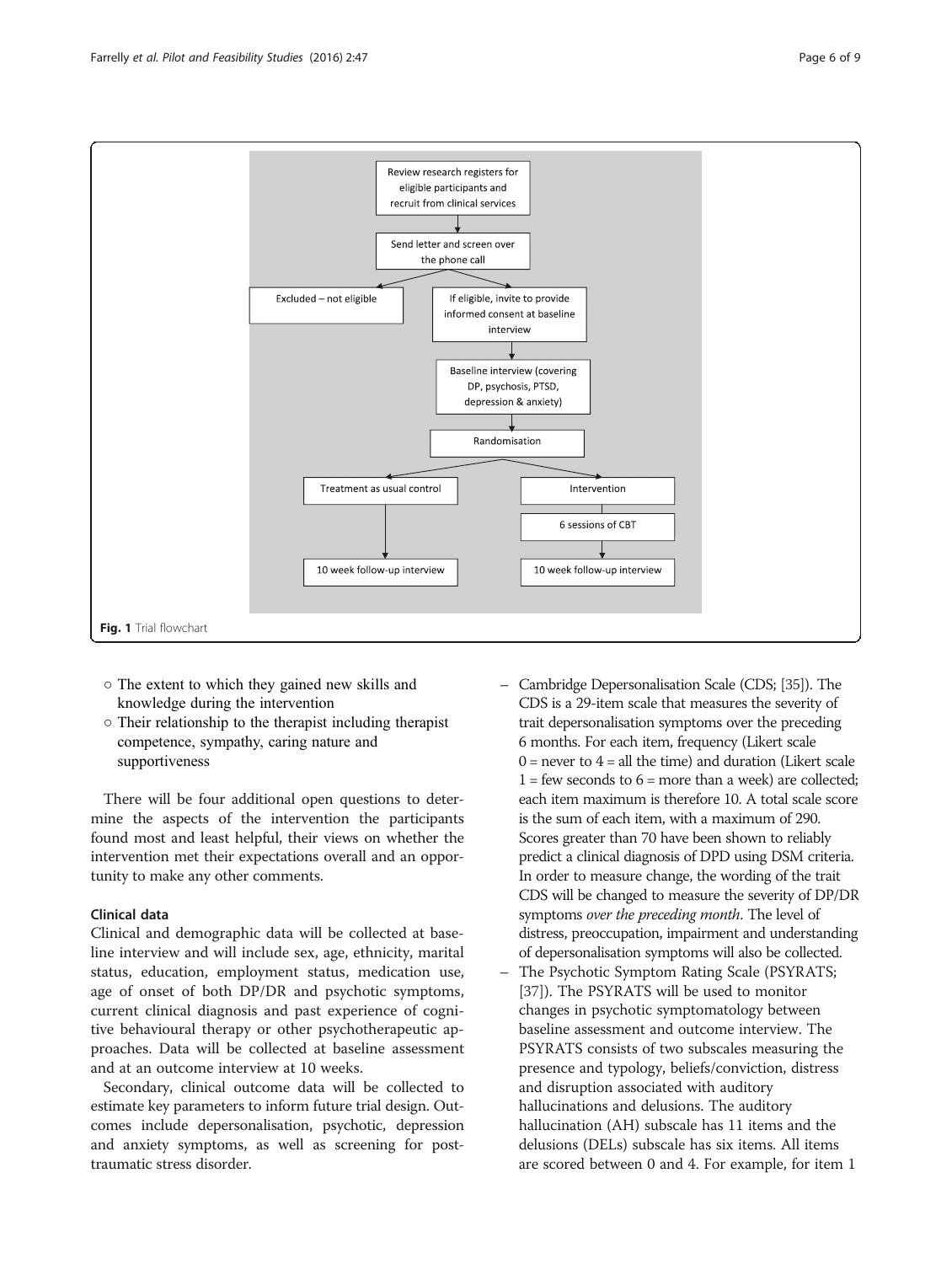in the AH scale,  $0 = \text{voices}$  are not present to  $4 =$ voices are present continuously… The maximum score for the AH and DELs subscales are 44 and 24, respectively.

- Beck Depression Inventory (BDI; [[38](#page-8-0)]). The BDI-II is a 21-item self-report scale, rated on a 4-point Likert scale  $(0 =$  symptom not present to  $3 =$  symptom present with significant distress/impairment) measuring common symptoms of depression. Total scores range from 0 to 63. Total scores of less than 13 indicate minimal depression, scores 14–19 indicate mild depression, scores 20–28 indicated moderate depression and scores above 29 indicate severe depression.
- Beck Anxiety Inventory (BAI; [[39\]](#page-8-0)). The BAI is a 21-item self-report scale with the same scoring. Total scores are interpreted as follows: 0–9 indicates minimal anxiety; 10–16 indicates mild anxiety; 17–29 indicates moderate anxiety; and 30–63 indicates severe anxiety.
- Post-traumatic Diagnosis Scale (PDS; [\[40\]](#page-8-0). The PDS has 49 items including a checklist of potentially traumatising events and an indication of the distress, intrusive thoughts, avoidance and hyperarousal in the last month. There is a total score ranging from 0 to 51 with 1–10 considered 'mild', 11–20 'moderate', 21–35 moderate to severe and greater than 36 severe.
- Structured clinical interview for DSM-IV dissociative disorders (SCID-D) [\[41](#page-8-0)]. It includes nine items addressing the presence and frequency of common depersonalisation symptoms, the duration and frequency of the most severe instance of depersonalisation, functional impairment, distress and exclusionary criteria such as not the result of drugs, organic issues and does not occur exclusively in the context of other psychiatric condition such as psychosis.

# Analyses

As this is a feasibility study, the analyses will be primarily descriptive aiming to provide estimates of feasibility parameters and to inform power calculations for a future trial. Descriptions of continuous data, including clinical data and sample characteristics, will be provided using mean, SD, median and IQR. Frequencies and proportions will be used to analyse categorical variables.

Feasibility of trial procedures will be assessed using proportions and their estimated 95 % confidence intervals (CIs) for rates of the following: referral (number of referrals divided by total approached); eligibility (number of eligible participants divided by number screened and number approached); acceptance (number screened divided by number approached and number consented divided by number approached); attendance (average number of treatment sessions attended and average

number of weeks taken to complete intervention); data attrition (proportion of outcome data obtained); and maintenance of blinding (incidences of unblinding of researcher divided by number of follow-up assessments). Therapist competence will be presented as proportion with estimated 95 % confidence intervals for the total score divided by applicable items on the CTRS and DPD fidelity measure. Acceptability of trial procedures will be assessed using proportions and their estimated 95 % confidence intervals for rates of: attrition (proportion of treatment sessions completed and of homework tasks completed), expectations and actual progress (proportion rating at each point on Likert scale) and satisfaction with therapy, therapist and tasks (proportion rating at each point on Likert scale).

Population variances will be determined using the upper 80th nonparametric bootstrap percentile of confidence intervals around the estimates [\[42\]](#page-8-0).

# Adverse events

We do not anticipate any serious adverse events as a result of this psychological intervention, but all adverse events will be collected, discussed in supervision and reported to regulatory authorities as required.

# **Discussion**

This paper presents the protocol for a study to assess the feasibility and acceptability of a brief cognitive behavioural therapy intervention for individuals who have depersonalisation symptoms in the context of psychotic symptoms. The intervention, based on that developed for DPD, will focus on providing an individual cognitive formulation and explanation of depersonalisation experiences and developing behavioural, cognitive, emotional regulation and thinking processing changes or strategies to decrease the associated distress. The findings from this study will help estimate the key parameters for a future trial.

#### Trial status

Recruitment to the trial is underway and is due to be completed in March 2016. The first participant was randomised in June 2015.

#### Abbreviations

BAI, Beck Anxiety Inventory; BDI, Beck Depression Inventory; CBT, cognitive behavioural therapy; CDS, Cambridge Depersonalisation Scale; CI, confidence intervals; DPD, depersonalisation disorder; PDS, Post-traumatic Diagnosis Scale; PSYRATS, The Psychotic Symptom Rating Scale; PTSD, post-traumatic stress disorder; SCID-D, structured clinical interview for DSM-IV dissociative disorders; UK, United Kingdom; USA, United States of America

#### Acknowledgements

This study was completed as part of the first authors' Doctorate in Clinical Psychology qualification.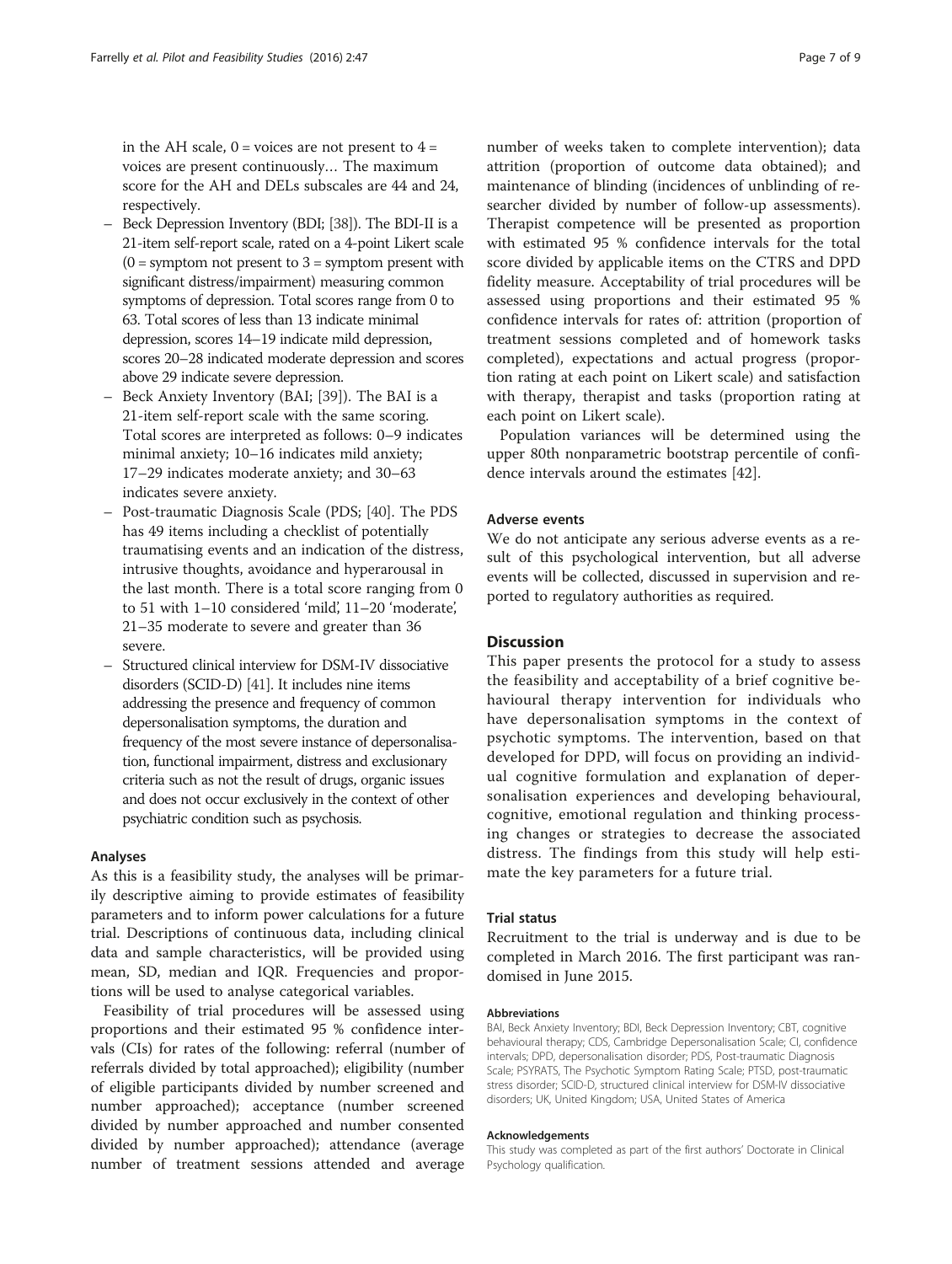# <span id="page-7-0"></span>Authors' contributions

SF, EH, EP and AD designed the study. SF recruited participants to the study and delivered the intervention. MA conducted the baseline and follow-up interviews. All authors contributed to the writing of this manuscript. All authors read and approved the final manuscript.

#### Competing interests

The authors declare that they have no competing interests.

#### Ethics approval and consent to participate

The trial has received approval from the Camberwell and St Giles Research and Ethics Committee (ref: 15/L0/0081) and is registered with ClinicalTrials.gov (ClinicalTrials.gov Identifier: NCT02427542). Good Clinical Practice Guidelines for research trials (such as data storage and administrative functions) and CONSORT guidelines [\[43](#page-8-0)] for reporting will be fully adhered to. As this is a small-scale feasibility study, formal trial steering and data monitoring committees will not be convened. Rather, academic supervisors will ensure the running of the trial adheres to Good Clinical Practice Guidelines and local policies.

# Author details

<sup>1</sup>Department of Psychology, Institute of Psychiatry, Psychology and Neuroscience, King's College London, London, UK. <sup>2</sup>NIHR Biomedical Research Centre for Mental Health, South London and Maudsley NHS Foundation Trust, London, UK. <sup>3</sup>Department of Psychological Medicine, Institute of Psychiatry, Psychology and Neuroscience, King's College London, London, UK. <sup>4</sup>Department of Psychosis Studies, Institute of Psychiatry, Psychology and Neuroscience, King's College London, London, UK.

# Received: 14 January 2016 Accepted: 26 July 2016<br>Published online: 11 August 2016

#### References

- 1. National Institute for Health and Care Excellence (NICE). Psychosis and schizophrenia in adults: prevention and management [CG178]. London: NICE; 2014.
- 2. Kirkbride JB, Errazuriz A, Croudace TJ, Morgan C, Jackson D, McCrone P, et al. Systematic review of the incidence and prevalence of schizophrenia and other psychoses in England. Department of Health, Policy Research Programme; 2012. [http://www.psychiatry.cam.ac.uk/files/2014/05/Final](http://www.psychiatry.cam.ac.uk/files/2014/05/Final-report-v1.05-Jan-12.pdf)[report-v1.05-Jan-12.pdf.](http://www.psychiatry.cam.ac.uk/files/2014/05/Final-report-v1.05-Jan-12.pdf)
- 3. Jauhar S, McKenna PJ, Radua J, Fung E, Salvador R, Laws KR. Cognitivebehavioural therapy for the symptoms of schizophrenia: systematic review and meta-analysis with examination of potential bias. Br J Psychiatry. 2014; 204(1):20–9. doi:[10.1192/bjp.bp.112.116285.](http://dx.doi.org/10.1192/bjp.bp.112.116285)
- 4. Freeman D. Improving cognitive treatments for delusions. Schizophr Res. 2011;132:135–9.
- 5. Freeman D, Garety P. Advances in understanding and treating persecutory delusions: a review. Soc Psychiatry Psychiatr Epidemiol. 2014;49(8):1179–89. doi[:10.1007/s00127-014-0928-7](http://dx.doi.org/10.1007/s00127-014-0928-7).
- 6. Thomas N. What's really wrong with cognitive behavioral therapy for psychosis? Front Psychol. 2015;6:323. doi:[10.3389/fpsyg.2015.00323](http://dx.doi.org/10.3389/fpsyg.2015.00323).
- 7. Association AP. Dissociative disorders. Diagnostic and statistical manual of mental disorders. 5th ed. 2013. doi[:10.1176/appi.books.9780890425596.411590.](http://dx.doi.org/10.1176/appi.books.9780890425596.411590)
- 8. Holmes EA, Brown RJ, Mansell W, Fearon RP, Hunter EC, Frasquilho F, et al. Are there two qualitatively distinct forms of dissociation? A review and some clinical implications. Clin Psychol Rev. 2005;25(1):1–23. doi:[10.1016/j.](http://dx.doi.org/10.1016/j.cpr.2004.08.006) [cpr.2004.08.006](http://dx.doi.org/10.1016/j.cpr.2004.08.006).
- Hunter EC. Understanding and treating depersonalisation disorder. In: Kennerley H, Kennedy F, Pearson D, editors. Cognitive behavioural approaches to the understanding and treatment of disssociation. London: Routledge Press; 2013. p. 160–72.
- 10. American Psychiatric Association. Diagnostic and statistical manual of mental disorders, fifth edition. 5th ed. 2013. doi:[10.1176/appi.books.](http://dx.doi.org/10.1176/appi.books.9780890425596.411590) [9780890425596.411590.](http://dx.doi.org/10.1176/appi.books.9780890425596.411590)
- 11. Hunter EC, Sierra M, David AS. The epidemiology of depersonalisation and derealisation. A systematic review. Soc Psychiatry Psychiatr Epidemiol. 2004; 39(1):9–18. doi[:10.1007/s00127-004-0701-4.](http://dx.doi.org/10.1007/s00127-004-0701-4)
- 12. Moskowitz A, Read J, Farrelly S, Rudegeair T, Williams O. Are psychotic symptoms traumatic in origin and dissociative in kind? Dissociation and the dissociative disorders: DSM-V and beyond. New York: Routledge; 2011. p. 521–34.
- 13. Varese F, Barkus E, Bentall RP. Dissociation mediates the relationship between childhood trauma and hallucination-proneness. Psychol Med. 2012;42(5):1025–36. doi[:10.1017/S0033291711001826](http://dx.doi.org/10.1017/S0033291711001826).
- 14. Longden E, Madill A, Waterman MG. Dissociation, trauma, and the role of lived experience: toward a new conceptualization of voice hearing. Psychol Bull. 2012;138(1):28–76. doi:[10.1037/a0025995.](http://dx.doi.org/10.1037/a0025995)
- 15. Varese F, Smeets F, Drukker M, Lieverse R, Lataster T, Viechtbauer W, et al. Childhood adversities increase the risk of psychosis: a meta-analysis of patient-control, prospective- and cross-sectional cohort studies. Schizophr Bull. 2012;38(4):661–71. doi:[10.1093/schbul/sbs050.](http://dx.doi.org/10.1093/schbul/sbs050)
- 16. Bebbington PE, Bhugra D, Brugha T, Singleton N, Farrell M, Jenkins R, et al. Psychosis, victimisation and childhood disadvantage: evidence from the second British National Survey of psychiatric morbidity. Br J Psychiatry. 2004; 185:220–6. doi:[10.1192/bjp.185.3.220.](http://dx.doi.org/10.1192/bjp.185.3.220)
- 17. Shevlin M, Dorahy MT, Adamson G. Trauma and psychosis: an analysis of the National Comorbidity Survey. Am J Psychiatr. 2007;164:166–9.
- 18. Grubaugh AL, Zinzow HM, Paul L, Egede LE, Frueh BC. Trauma exposure and posttraumatic stress disorder in adults with severe mental illness: a critical review. Clin Psychol Rev. 2011;31(6):883–99. doi:[10.1016/j.cpr.2011.04.003.](http://dx.doi.org/10.1016/j.cpr.2011.04.003)
- 19. Pilton M, Varese F, Berry K, Bucci S. The relationship between dissociation and voices: a systematic literature review and meta-analysis. Clin Psychol Rev. 2015;40:138–55. doi[:10.1016/j.cpr.2015.06.004](http://dx.doi.org/10.1016/j.cpr.2015.06.004).
- 20. Hunter EC, Phillips ML, Chalder T, Sierra M, David AS. Depersonalisation disorder: a cognitive-behavioural conceptualisation. Behav Res Ther. 2003; 41(12):1451–67.
- 21. Hunter EC, Salkovskis PM, David AS. Attributions, appraisals and attention for symptoms in depersonalisation disorder. Behav Res Ther. 2014;53:20–9. doi: [10.1016/j.brat.2013.11.005](http://dx.doi.org/10.1016/j.brat.2013.11.005).
- 22. Lee WE, Kwok CH, Hunter EC, Richards M, David AS. Prevalence and childhood antecedents of depersonalization syndrome in a UK birth cohort. Soc Psychiatry Psychiatr Epidemiol. 2012;47(2):253–61. doi[:10.1007/s00127-010-0327-7](http://dx.doi.org/10.1007/s00127-010-0327-7).
- 23. Garety PA, Kuipers E, Fowler D, Freeman D, Bebbington PE. A cognitive model of the positive symptoms of psychosis. Psychol Med. 2001;31(2):189–95.
- 24. Freeman D, Startup H, Dunn G, Cernis E, Wingham G, Pugh K, et al. The interaction of affective with psychotic processes: a test of the effects of worrying on working memory, jumping to conclusions, and anomalies of experience in patients with persecutory delusions. J Psychiatr Res. 2013; 47(12):1837–42. doi:[10.1016/j.jpsychires.2013.06.016.](http://dx.doi.org/10.1016/j.jpsychires.2013.06.016)
- 25. Schafer I, Aderhold V, Freyberger HJ, Spitzer C. Dissociative symptoms in schizophrenia. In: Moskowitz A, Schafer I, Dorahy MJ, editors. Psychosis, trauma and dissociation: emerging perspectives on severe psychopathology. Chichester: Wiley-Blackwell; 2008. p. 151–64.
- 26. Perona-Garcelan S, Carrascoso-Lopez F, Garcia-Montes JM, Vallina-Fernandez O, Perez-Alverez M, Ductor-Recuerda MJ, et al. Depersonalisation as a mediator in the relationship between self-focused attention and auditory hallucinations. J Trauma Dissociation. 2011;12(5):535–48.
- 27. Perona-Garcelan S, Garcia-Montes JM, Ductor-Recuerda MJ, Vallina-Fernandez O, Cuevas-Yust C, Perez-Alverez M, et al. Relationship of metacognition, absorption, and depersonalisation in patients with auditory hallucinations. Br J Clin Psychol. 2012;51:100–18.
- 28. Cernis E, Dunn G, Startup H, Kingdon D, Wingham G, Pugh K et al. Depersonalisation in patients with persecutory delusions. Journal of Nervous and Mental Disease. 2014;202(10). doi[:10.1097/NMD.0000000000000185.](http://dx.doi.org/10.1097/NMD.0000000000000185)
- 29. Morrison AP. The interpretation of intrusions in psychosis: an integrative cognitive approach to hallucinations and delusions. Behav Cogn Psychother. 2001;29:257–76.
- 30. Lysaker PH, Larocco VA. The prevalence and correlates of trauma-related symptoms in schizophrenia spectrum disorder. Compr Psychiatry. 2008; 49(4):330–4. doi:[10.1016/j.comppsych.2007.12.003.](http://dx.doi.org/10.1016/j.comppsych.2007.12.003)
- 31. Hunter ECM, Baker D, Phillips ML, Sierra M, David AS. Cognitive-behaviour therapy for depersonalisation disorder: an open study. Behav Res Ther. 2005; 43:1121–30.
- 32. Arain M, Campbell MJ, Cooper CL, Lancaster GA. What is a pilot or feasibility study? A review of current practice and editorial policy. BMC Med Res Methodol. 2014;10:67.
- 33. Young JE, Beck AT. Cognitive Therapy Rating Scale. 1980, 1988. Beck Institute: Philadelphia. [https://www.beckinstitute.org/wp-content/uploads/](https://www.beckinstitute.org/wp-content/uploads/2015/10/CTRS-12-2011_portrait-Cognitive-Therapy-Rating-Scale-1.pdf) [2015/10/CTRS-12-2011\\_portrait-Cognitive-Therapy-Rating-Scale-1.pdf](https://www.beckinstitute.org/wp-content/uploads/2015/10/CTRS-12-2011_portrait-Cognitive-Therapy-Rating-Scale-1.pdf).
- 34. Department of Health. The care programme approach. London: Department of Health; 1991.